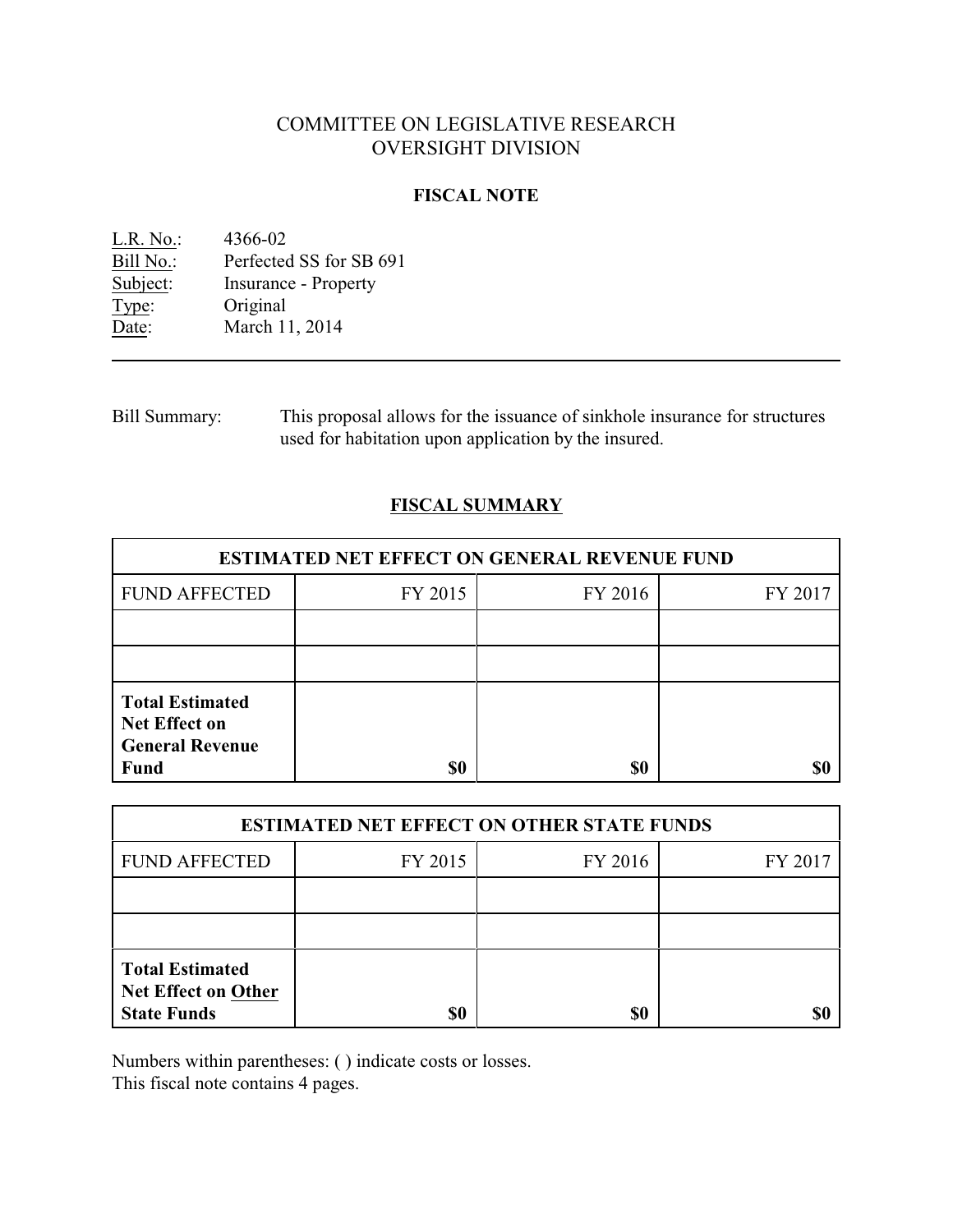L.R. No. 4366-02 Bill No. Perfected SS for SB 691 Page 2 of 4 March 11, 2014

| <b>ESTIMATED NET EFFECT ON FEDERAL FUNDS</b>                        |         |         |         |  |
|---------------------------------------------------------------------|---------|---------|---------|--|
| <b>FUND AFFECTED</b>                                                | FY 2015 | FY 2016 | FY 2017 |  |
|                                                                     |         |         |         |  |
|                                                                     |         |         |         |  |
| <b>Total Estimated</b><br>Net Effect on All<br><b>Federal Funds</b> | \$0     | \$0     |         |  |

| <b>ESTIMATED NET EFFECT ON FULL TIME EQUIVALENT (FTE)</b>    |         |         |         |  |
|--------------------------------------------------------------|---------|---------|---------|--|
| <b>FUND AFFECTED</b>                                         | FY 2015 | FY 2016 | FY 2017 |  |
|                                                              |         |         |         |  |
|                                                              |         |         |         |  |
| <b>Total Estimated</b><br><b>Net Effect on</b><br><b>FTE</b> |         |         |         |  |

 $\Box$  Estimated Total Net Effect on All funds expected to exceed \$100,000 savings or (cost).

 $\Box$  Estimated Net Effect on General Revenue Fund expected to exceed \$100,000 (cost).

| <b>ESTIMATED NET EFFECT ON LOCAL FUNDS</b> |         |         |       |
|--------------------------------------------|---------|---------|-------|
| FUND AFFECTED                              | FY 2015 | FY 2016 | FV 20 |
| <b>Local Government</b>                    | \$0     | \$0     |       |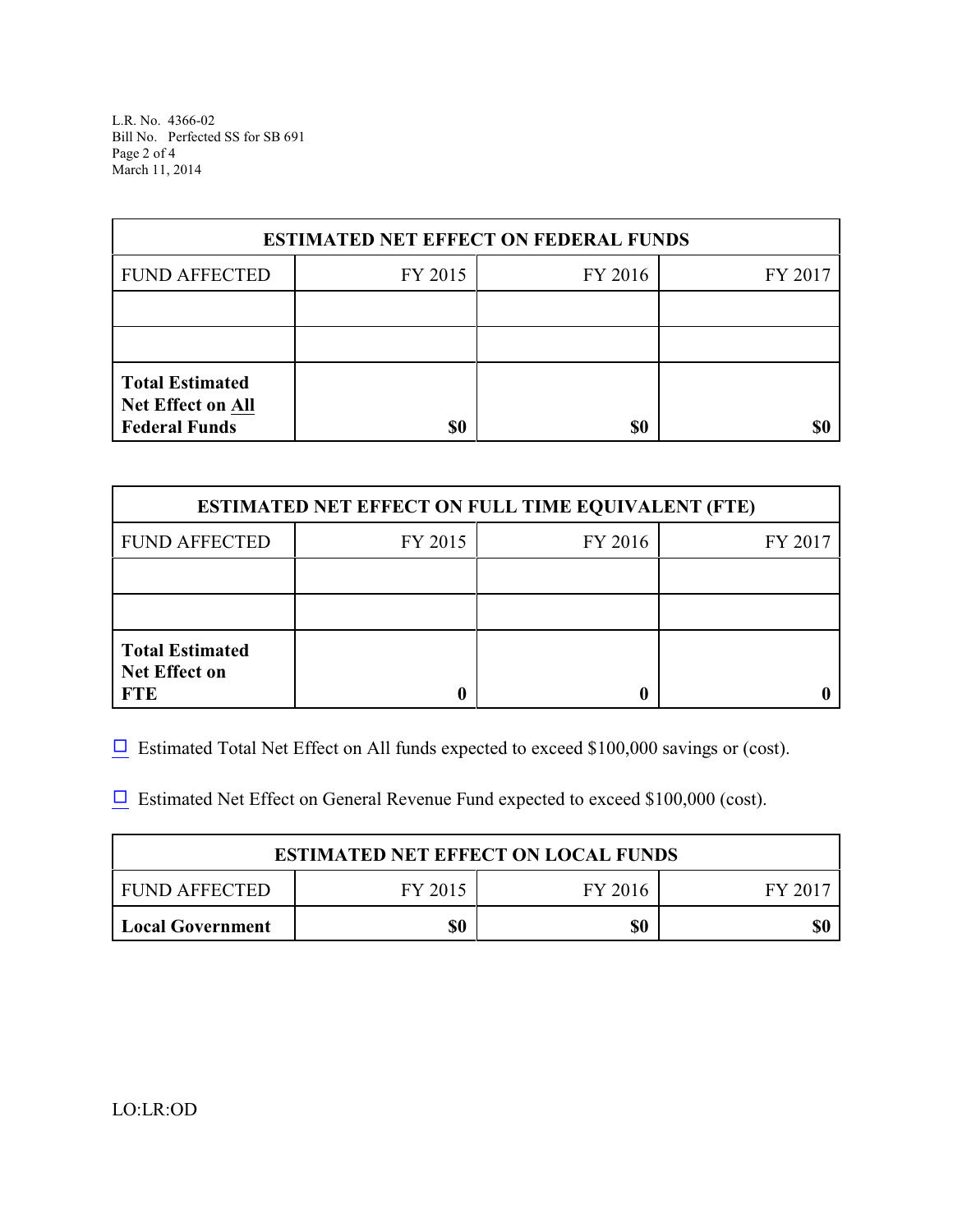L.R. No. 4366-02 Bill No. Perfected SS for SB 691 Page 3 of 4 March 11, 2014

#### **FISCAL ANALYSIS**

#### **ASSUMPTION**

Officials from the **Department of Insurance, Financial Institutions and Professional Registration** assume the current proposal would not fiscally impact their agency.

| FISCAL IMPACT - State Government | FY 2015<br>$(10 \text{ Mo.})$ | FY 2016                       | FY 2017                       |
|----------------------------------|-------------------------------|-------------------------------|-------------------------------|
|                                  | $\underline{\underline{\$0}}$ | $\underline{\underline{\$0}}$ | $\underline{\underline{\$0}}$ |
|                                  |                               |                               |                               |
| FISCAL IMPACT - Local Government | FY 2015<br>$(10 \text{ Mo.})$ | FY 2016                       | FY 2017                       |
|                                  | $\underline{\underline{\$0}}$ | <u>\$0</u>                    | <u>so</u>                     |

#### FISCAL IMPACT - Small Business

No direct fiscal impact to small businesses would be expected as a result of this proposal.

#### FISCAL DESCRIPTION

The proposed legislation appears to have no direct fiscal impact.

This legislation is not federally mandated, would not duplicate any other program and would not require additional capital improvements or rental space.